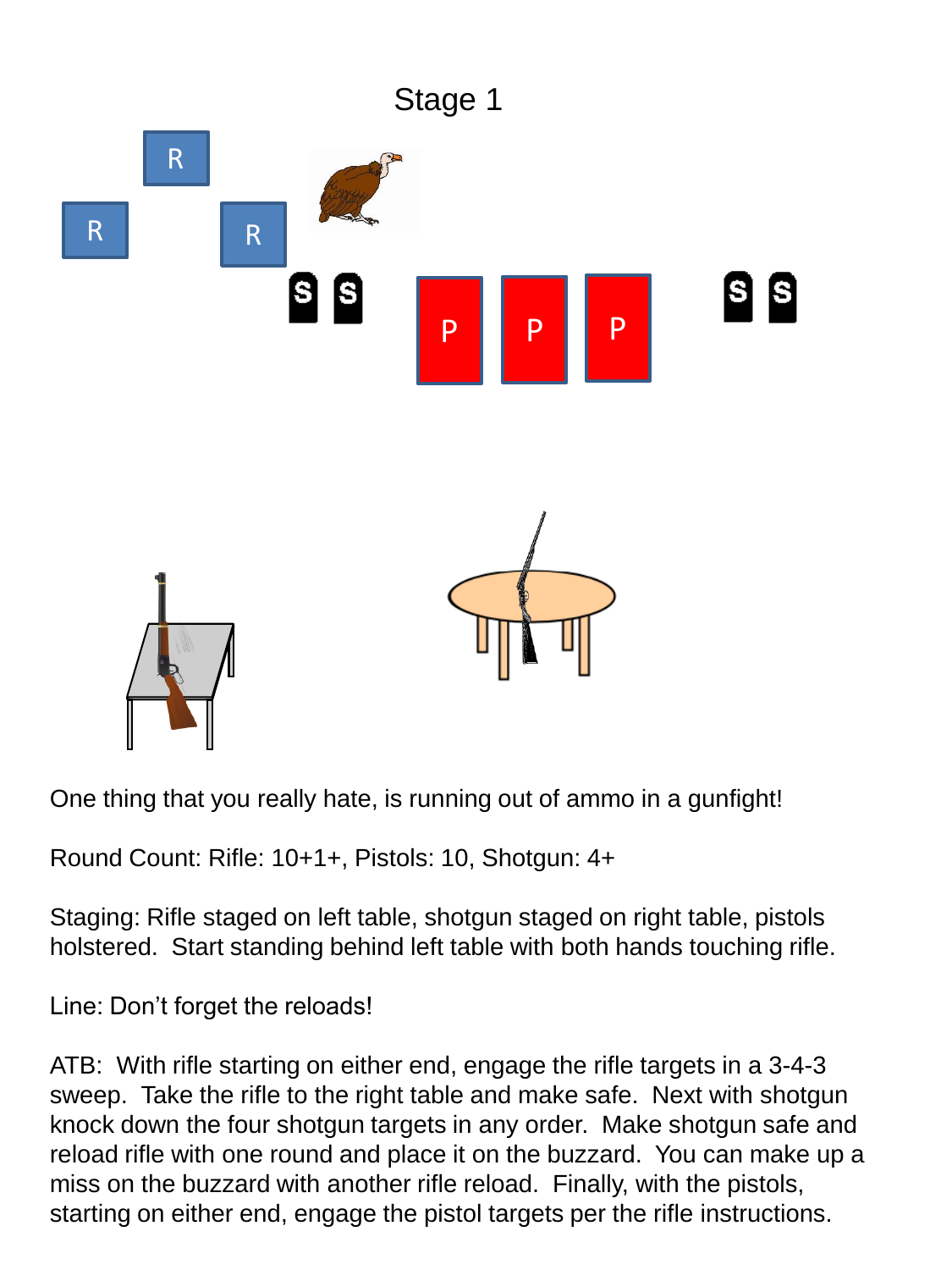

Let's go turkey hunting!

Round Count: Rifle: 10, Pistols: 10, Shotgun: 4+

Staging: Rifle staged on left table, shotgun and pistols staged on right table. Start standing behind left table with both hands on your hat.

Line: That's one strange looking turkey!

ATB: With rifle starting and ending on the turkey buzzard, double tap the four rifle targets (double tab buzzard twice). Take the rifle to the right table and make safe. Shotgun and pistol order is shooter's choice. With the shotgun knock down the shotgun targets in any order. With pistols engage the pistol targets in a double tap Nevada sweep, pistols may be returned to table or holstered.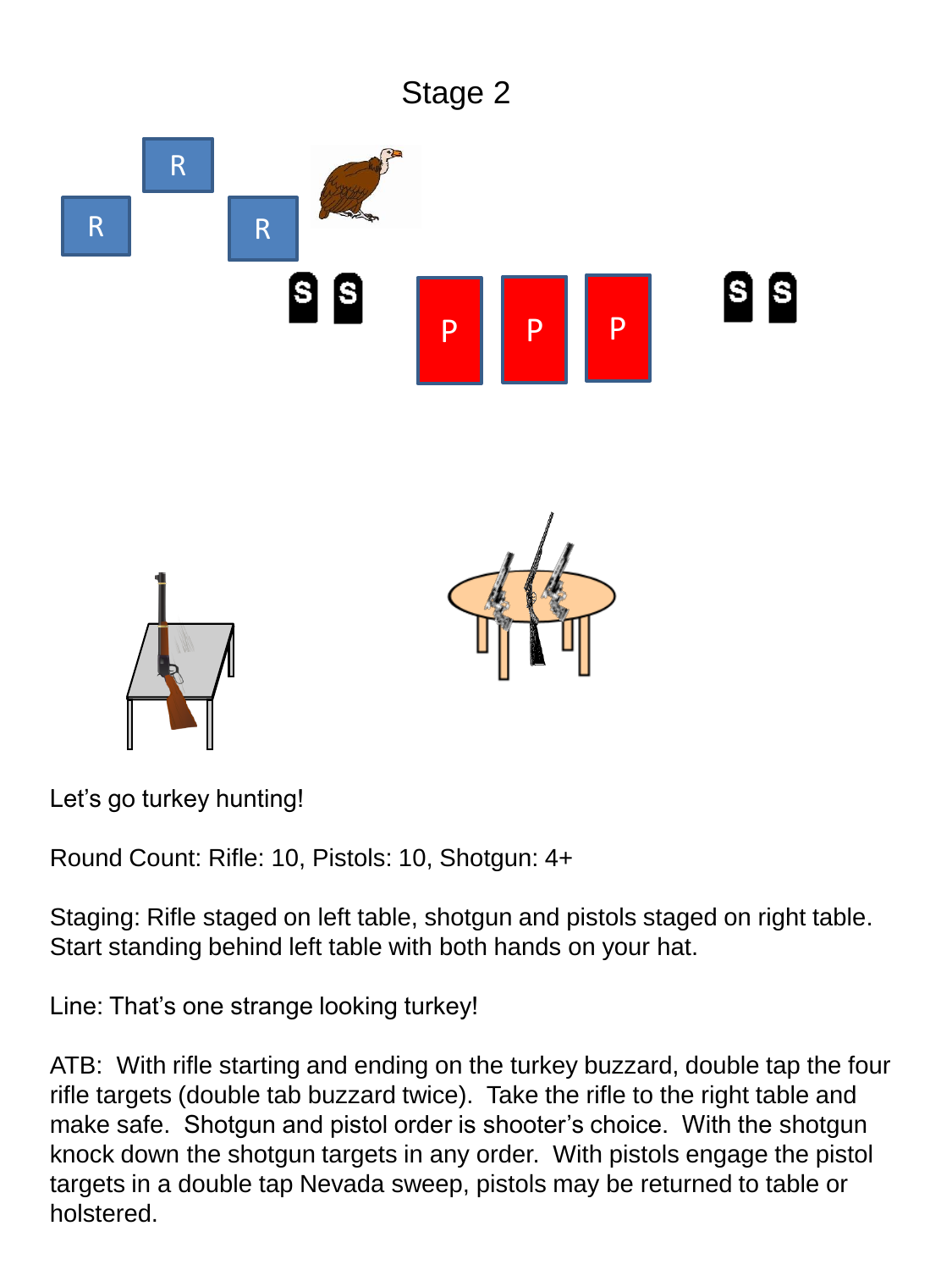

No one likes a cheat, and when you catch the dealer dealing from the bottom of the deck, wellll, things get hot!

Round Count: Rifle: 10, Pistols: 10, Shotgun: 2+

Staging: Pistols holstered, rifle staged on middle table, shotgun staged on either right or left table. Start behind the table with no gun staged, holding cards in both hands.

Line: We shoot cheats!

ATB: Drop cards and move to rifle table. Shooter's choice in order of rifle and pistols. With the rifle and pistols place four rounds on each of the rifle/pistol targets. Move to the table with the shotgun and knock down the two shotgun targets in front of you.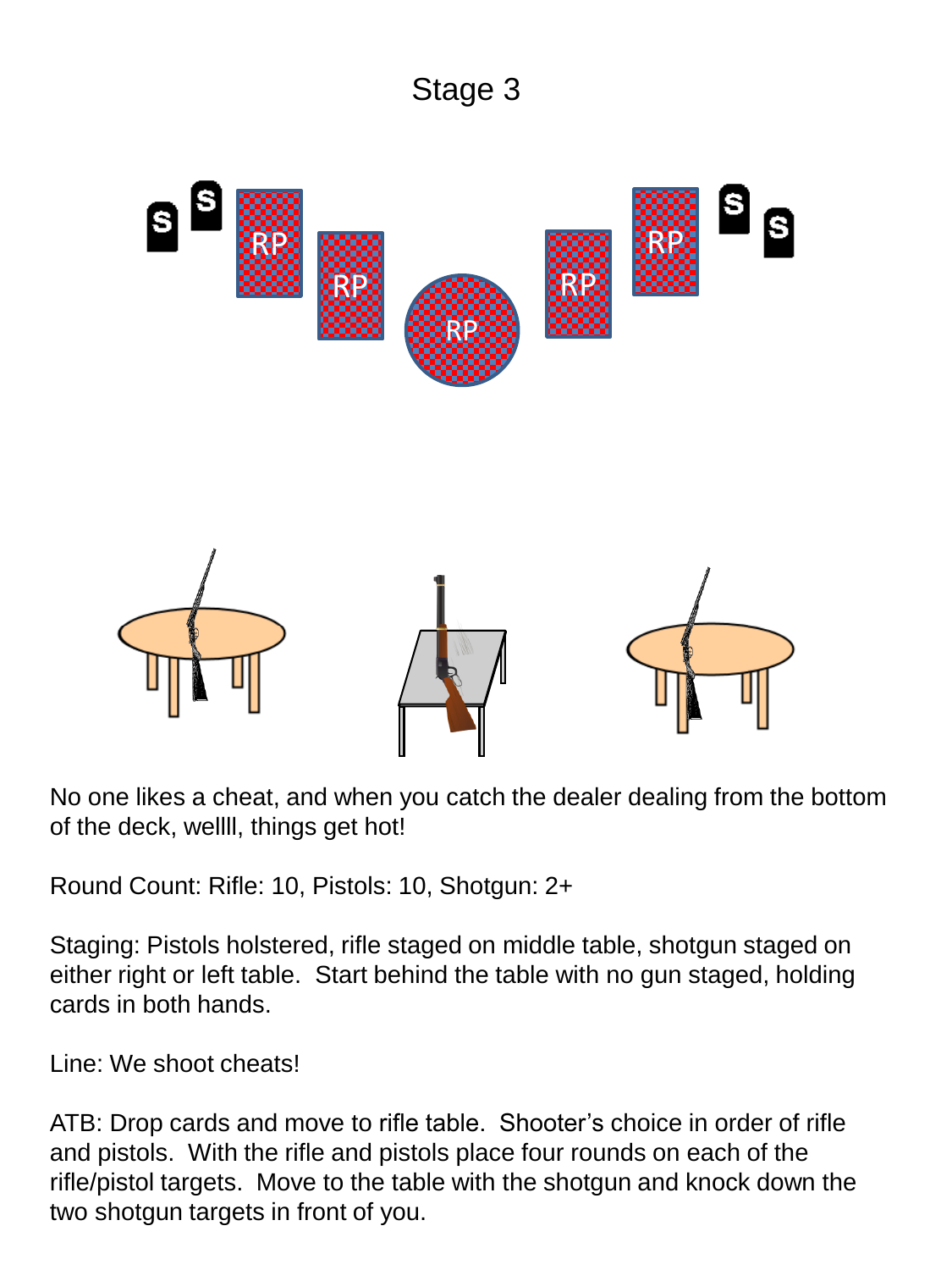

Some scoundrel has been bothering your spouse, you got to do something.

Round Count: Rifle: 10, Pistols: 10, Shotgun: 2+

Staging: Pistols holstered, rifle staged on middle table, shotgun staged on either right or left table. Start standing behind middle table, hands on pistol grips.

Line: Boys, we have a problem!

ATB: With either pistols or rifle engage the rifle/pistol targets by first triple tapping the middle (round) target, then place one round on each of the other targets and then triple tap the middle target. Repeat instructions with other gun(s). Move to the table with the shotgun and knock down the two shotgun targets.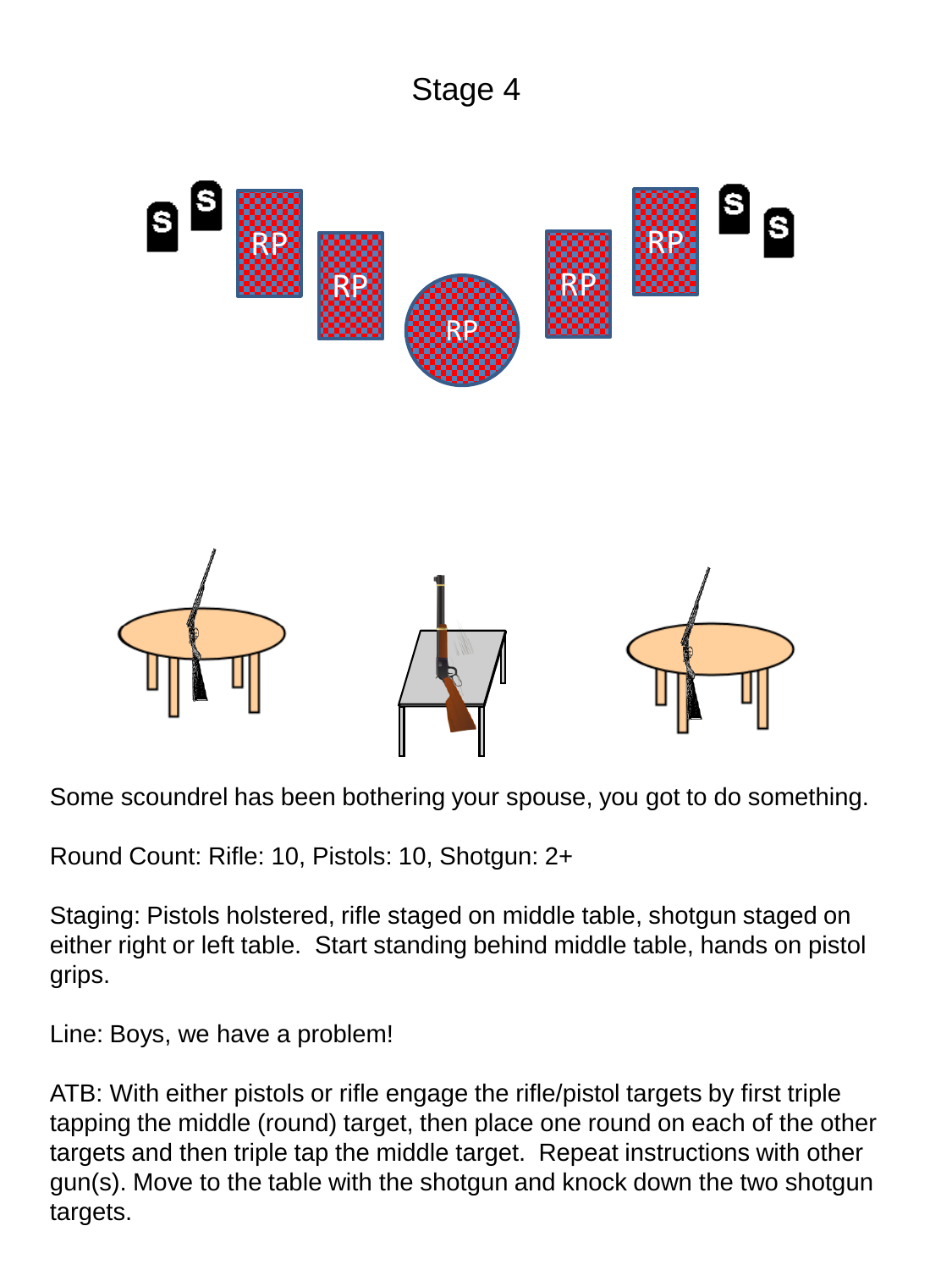

Jailbreak! Darn, it was a nice Saturday, but as sheriff you do need to act.

Round Count: Rifle: 10, Pistols: 10, Shotgun: 6+

Staging: Pistols holstered, rifle and shotgun staged on left table. Start standing behind left table, both hands on table not touching a gun.

Line: Stop or I'll shoot!

ATB: Shooter's choice of starting with either shotgun or rifle. If starting with rifle engage the rifle targets by alternating between the two outside targets for four rounds, then place one round on middle target, repeat instructions with next five rounds. With shotgun knock down the two shotgun targets located on the left. Move to right table and knock down the four shotgun targets there. Make shotgun safe. With pistols engage the pistol targets per the rifle instructions. You may move between tables to engage pistol targets.